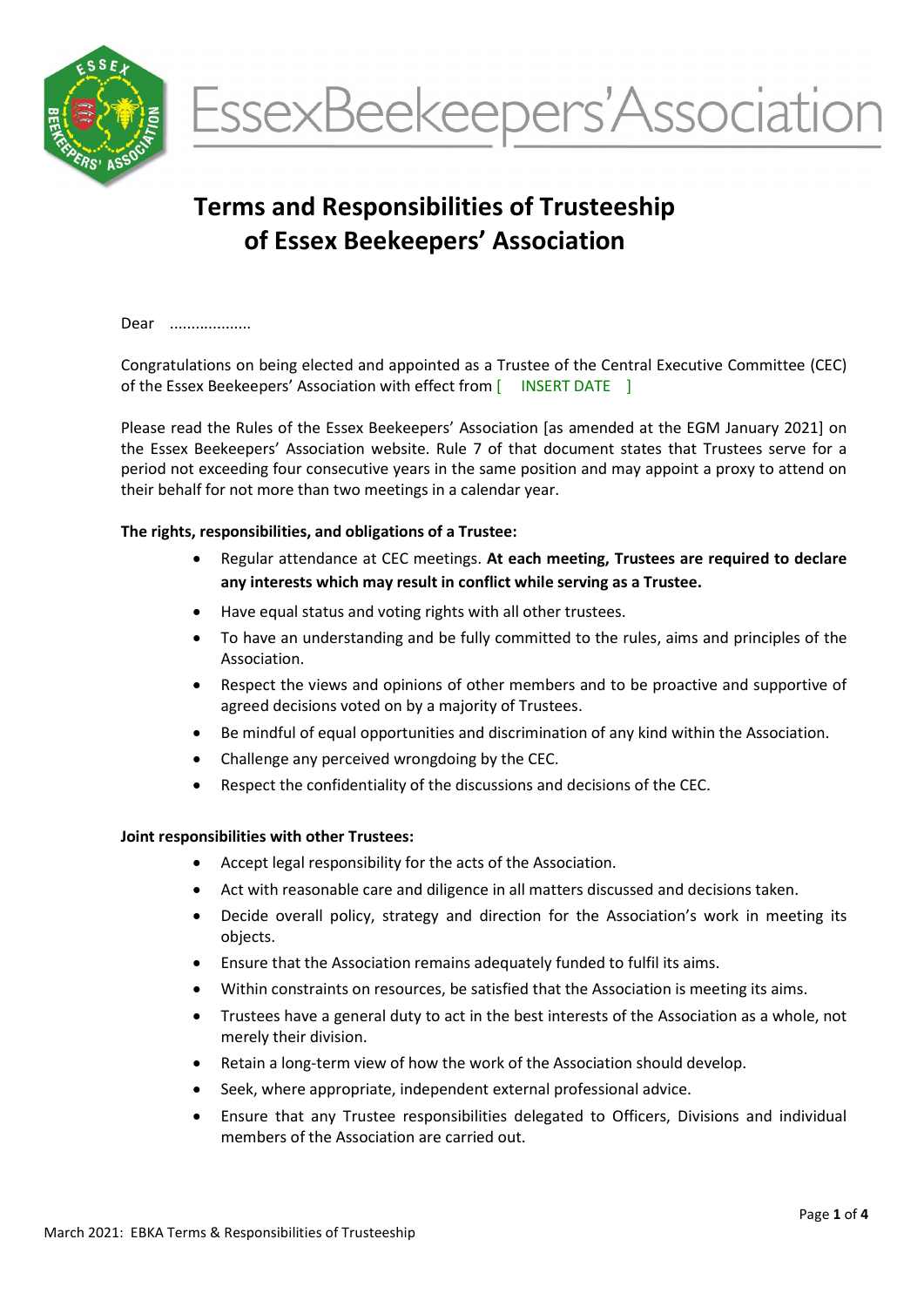

At any time should you decide to resign from the CEC you should do so by writing to the Chair of the CEC stating the reasons, if they relate to the Association and its activities.

# Additional Notes – Code of Conduct

#### **Training**

Trustees should acquaint themselves with induction material provided and attend such training as designed by the Association (including the Trustee Code of Conduct issued by the Charity Commission).

#### Integrity

Trustees should: -

- Not place themselves under any financial or other obligation to outside individuals or organisations that might seek to influence them in the performance of their role, including avoiding accepting gifts and hospitality that might reasonably be held to influence their judgement.
- Ensure that confidential material, including personal data, is handled in accordance with data protection laws and in accordance with the Association's policy and procedures.
- Be as open as possible about their decisions and action taken. They should give reasons for their decisions and restrict information only when the wider interest clearly demands.

#### Accountability

- To ensure that any paid appointment is approved at the Association's Annual General Meeting.
- To ensure the Association complies with all relevant laws on all occasions.
- To ensure that all Divisions and the Association's membership does not sign any agreement or makes a commitment to request funding from any source without the knowledge and agreement of the Trustees.

## **Declaration**

- I have read and understood the provisions of this Trustee Agreement.
- I undertake to familiarise myself with the Association's objectives, plans and financial position.
- I shall declare all conflicts of interest as and when they arise. If at any time these conflicts hamper my ability to perform my roles as trustee, I shall resign from the CEC.
- I shall keep all the proceedings at Trustee meetings confidential and shall not discuss any of the issues without prior CEC clearance.

I further declare that:

- I am over age 18 and have not been prevented from acting as a Trustee because I have an unspent conviction for an offence involving dishonesty or deception or I am currently declared bankrupt (or subject to bankruptcy restrictions or an interim order).
- I am not subject to an individual voluntary arrangement (IVA) to pay off debts with creditors and I am not disqualified from being a company director nor am I subject to an order made under section 429(2) of the Insolvency Act 1986.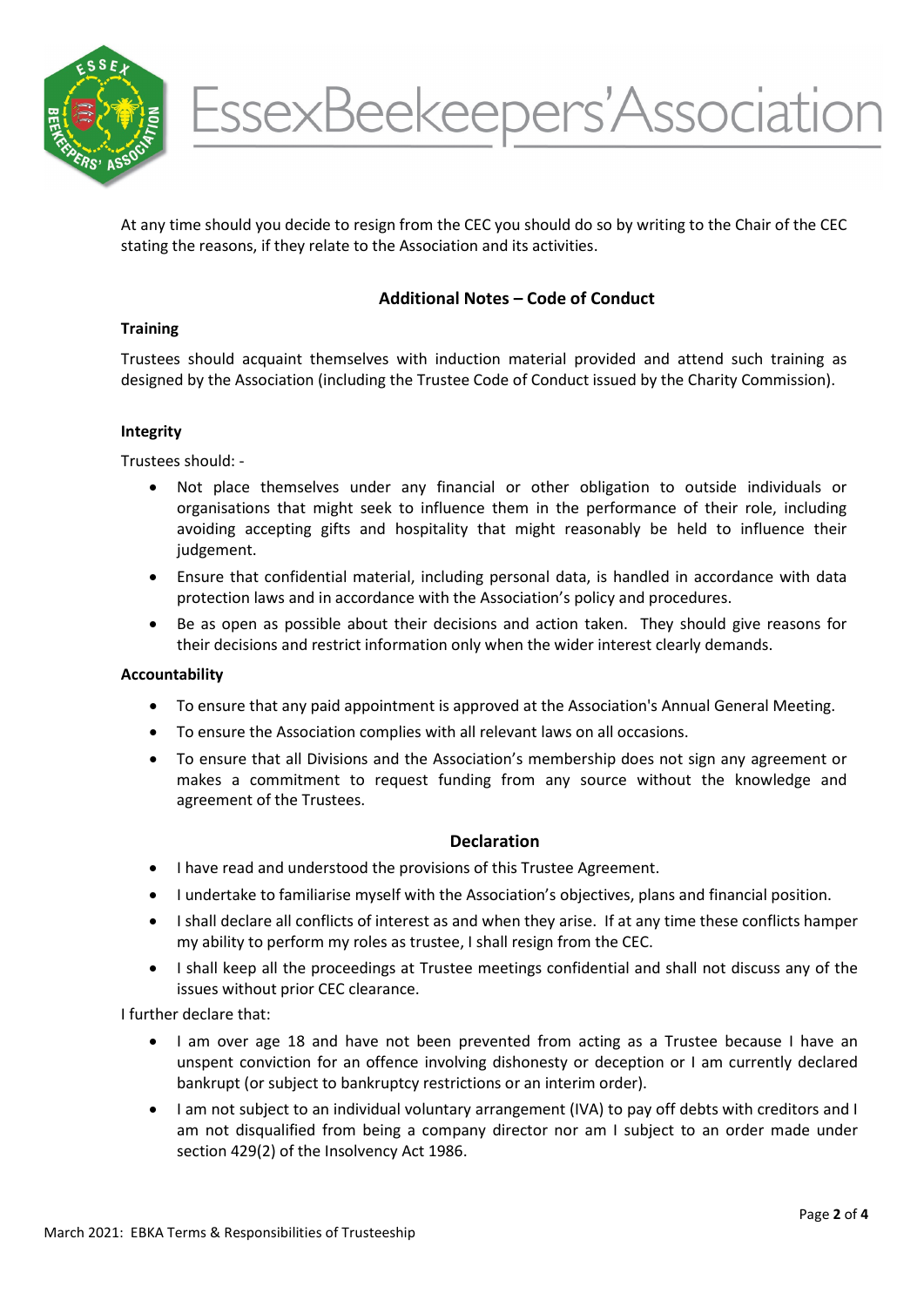

# EssexBeekeepers'Association

- I have not been previously been removed as a Trustee due to misconduct or mismanagement and I am not disqualified from being a Trustee by an order of the Charity Commission under section 81(2)(a) of the Charities Act 2011.
- I undertake to fulfil my responsibilities and duties as a Trustee of the Association in good faith and in accordance with the law and within the Association's aims and objectives.
- I do not have any financial interests in conflict with those of the Association (either in person or through family or business connections) except those which I have formally notified in a conflict of interest statement. I will specifically notify any such interest at any meeting where Trustees are required to make a decision which affects my personal interests, and I will absent myself entirely from any decision on the matter and not vote on it.
- I understand that my personal details (full name, home address, date of birth, contact telephone number, email address) will be further processed by the Association for the purposes of my being a Trustee and until I step down from the role. The Association is permitted to do this under the legitimate Interests basis provided by law and my personal details will be disclosed to the Charity Commission and held on publicly available record. My details will also be shared with the BBKA and may be made available to other Beekeeping Associations while a Trustee. My details (name and email address) will also be made available to all members of the Association in The Essex Beekeeper magazine and on the EBKA Website. I understand I have the right to request access to, erasure of and rectification of my personal details held by the Association and I can do this by contacting the General Secretary.

| $\overline{\phantom{0}}$ |  |
|--------------------------|--|
|--------------------------|--|

Printed Name .............................................................................

## Please complete the following personal details

| <b>Address</b> |  |
|----------------|--|
|                |  |